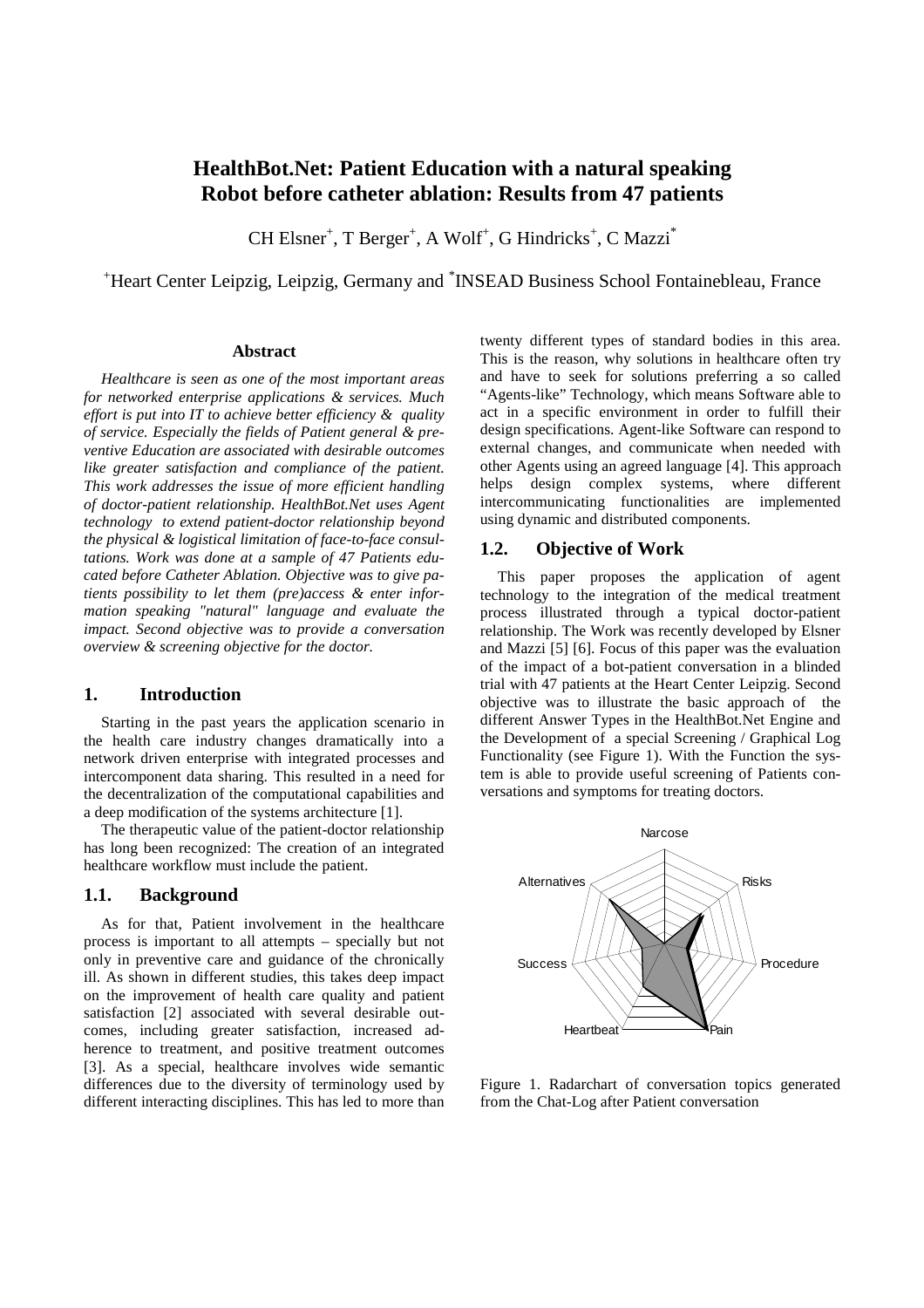## **2. Materials and Methods**

#### **2.1. Technology used**

For the Programming of the Bot we used the Artificial Intelligence Meta Language (AIML). For the Deployment a variant of the ALICE Program D [7] and a Cocoon/Apache Server [8] were used with different modular extensions in Java and PHP.

The Software consists of a normal client-server architecture. The webbased User frontend for Patients and Administrators is therefore capable of running on every webbrowser and/or Handheld Browser.

The Core Architecture is built modular in a class oriented manner with the PHP and Java / ALICE Program-Code. Figure 2 gives a schematic overview of the different components communicating in a pipeline-manner. User Input is preprocessed over simple PHP-Scripts, which replot the Input after stripping special characters and unnecessary wordings and then restructure it for the needs of the core ALICE Engine [7]. With the special Extensions written, the ALICE Engine itself processes the code in two steps: First the input is abstracted and "synonimized" from the "Synonyms and Typos" Part of the Database. Then the engine runs the abstracted dataset against two standard checks.



Figure 2. Schematic Overview of System Architecture with Patient- and Administration Interface



Figure 3. Overview of different Answertypes of the System with given examples

The first check is for any possibilities of context information from the preceding user inputs - e. g.:

User: ..Will I have any pain?"

Bot: You mean Pain during or after the operation? User: "After it."

Bot: "After the Operation you will …"

The second check is for any "trigger words" for questionnaires or external requests to the Medline – e.g.:

User: "I have always cold feet."

Bot: "Let me give You a standard questionnaire …"

After that, adequate answers are chosen: Figure 3 gives an overview of the different Answertypes being generated. With the Answers also Actions – like raising a special "alarm flag" for the Doctor or just displaying a media element or "moving" the Avatar – are chosen and pushed to the webfronted and logged in XML-Format. The Logs serve for the chat-overviews like shown in Figure 1 done by a special Parser plotting a Radarchart of the conversations topics and/or detected symptoms. Depending on the Values already assigned to the User, an intermittend discourse and forms-management "Answer Control" Module takes care of "collecting" standardized forms & data from the patient (e. g. like daily blood sugar or special yes/no questions). This feature is also closely linked to the so called "Discourse Control", which takes care of covering certain topics in the conversation – if not done by the patient, initiative is taken by the HealthBot. The Avatar itself was customized with a standard avatar 3D software. For speech output the Microsoft Agent Technology<sup>®</sup> was in-volved in the code output. At the End the – completely java / web-based – Administrator Interface lets a doctor view the Chat-Logs textually and graphically, lets him assign users / passwords and adjust settings of the HealthBot. Optimization of the Knowledgebase can be done directly from the textual Userlogs: Given or new answer topics can be assigned to different keypatterns, contextinformation and Forms & Medline requests (see also Figure 4).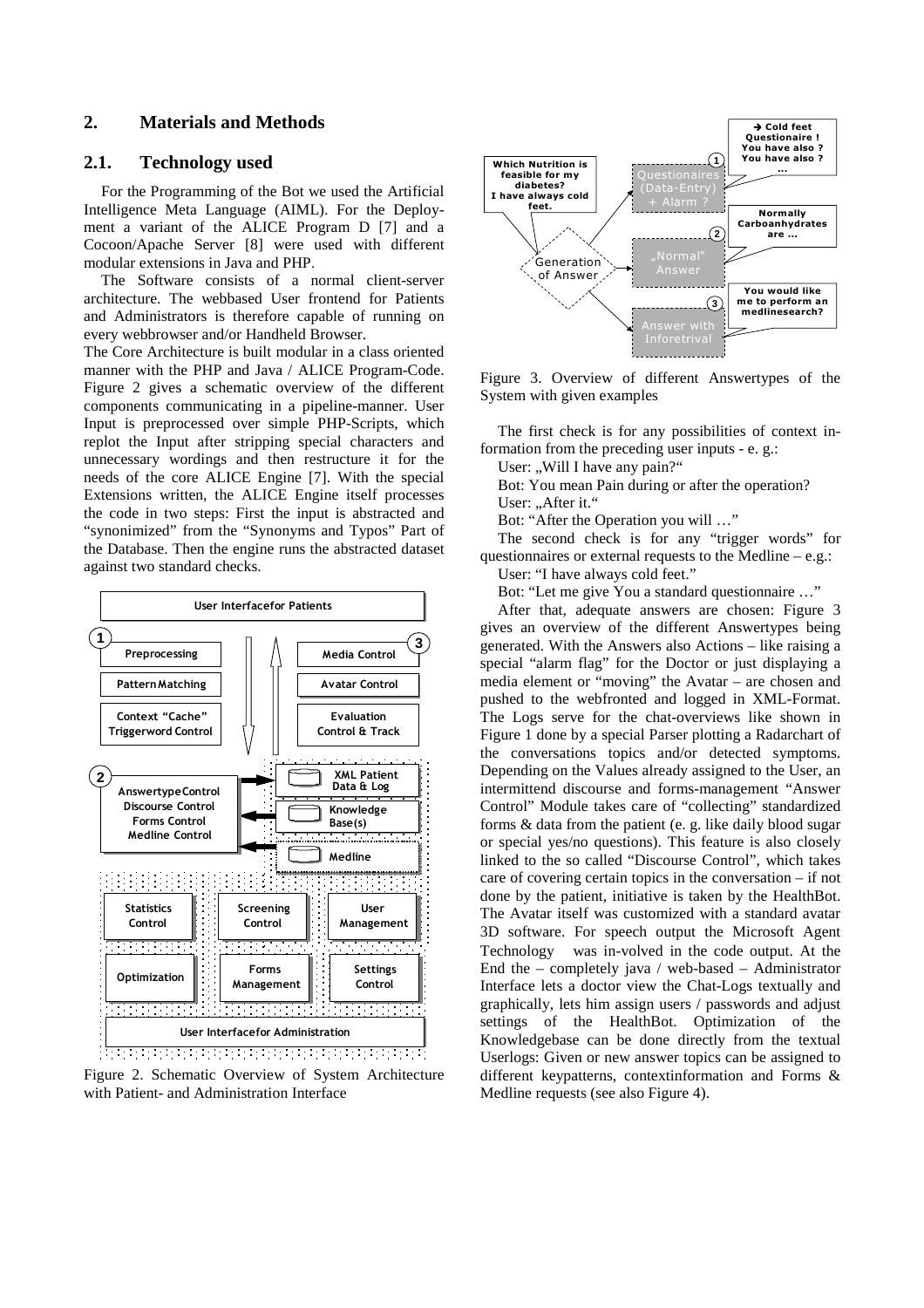# **2.2. Content Maintenance**



Figure 4. Additional Java-Frontend for Content-Maintenance of the HealthBot Databases / Algorithms

The Database on therapeutic catheter ablation in AV-Node Re-entry Tachycardia was built by 3-steps of preinterviews with patients. For this, a pool of standard questions was setup and clustered into different Topics and subtopics.

For every topic and subtopic standard answer generation schemes for the HealthBot were built and filled in interviews with doctors. A simple Wordfile with Macros was used in doing this.

For the consecutive maintenance of the databases and logical rules a webinterface and an additional javainterface is used (Java-enabled Application see Figure 4). After the HealthBot was tested with 7 sample patients, the content and rules were freezed for the duration of the Trial.

#### **2.3. Evaluation Methods**

Evaluation was done in two groups with  $(n = 24)$  and without  $(n = 23)$  the Bot-Interview (see Figure 5). Patient questionnaires were given during the talk with the HealthBot over the Bot-Interface. After each Answer of the Bot, the Patient had to grade from 1 to 6 ( $1=$  perfect to  $6 =$  question not answered at all). Doctor questionnaires were given after each real interview – independent from the patient having had the Bot-Interview or not. The doctor was not informed, if the patient had the Bot-Interview or not – that way the Trial was blinded for the doctor. The Overview chart for the doctor was not used and is subject of investigation in further studies.



Figure 5. Evaluation method with an arm with the Bot-Interview and an arm without Bot-Interview

## **3. Results with 47 Patients**

Our Results with a Cohort of 24 Patients showed good acceptance of the Bot-Conversation. Due to the the underlying Illness, population was relatively young with an average age of 42. Patients were randomly chosen, then told about the Trial. No patient declined participation.

In Figure 6 the results from the Grading of the Bot-Answers is shown: 43,5 % of the Bot-Answers were graded useful / good, 35,8 % of the answers were graded bad or not matching.

Patients having the Bot-Coversation asked 4.6 questions in average, patients without Bot-Interview asked 3.2 questions in average.



Figure 6. Graded Bot Answers by Bot-Group  $(n = 24)$ : 29% were not answered correct, 13 % were not graded.



Figure 7. Result of Questionaires to Doctors. (Shaded  $\text{cols} = \text{Pat. with Bot-Interview, white \text{ } \text{cols} = \text{Pat. without}$ Bot-Interview).  $* =$  Significant change marked dark.

Figure 7 shows the Results of the detailed questionnaire to the doctor.

There were no significant changes in the "Detail of Question" by the Patient, and no significant changes in being informed about the Procedure.

The only significant change in our group was in the number of questions being asked by the patient: The Bot-Interview Patients asked 1,4 Questions more.

Overall the whole Patient-Population seemed to be informed above average.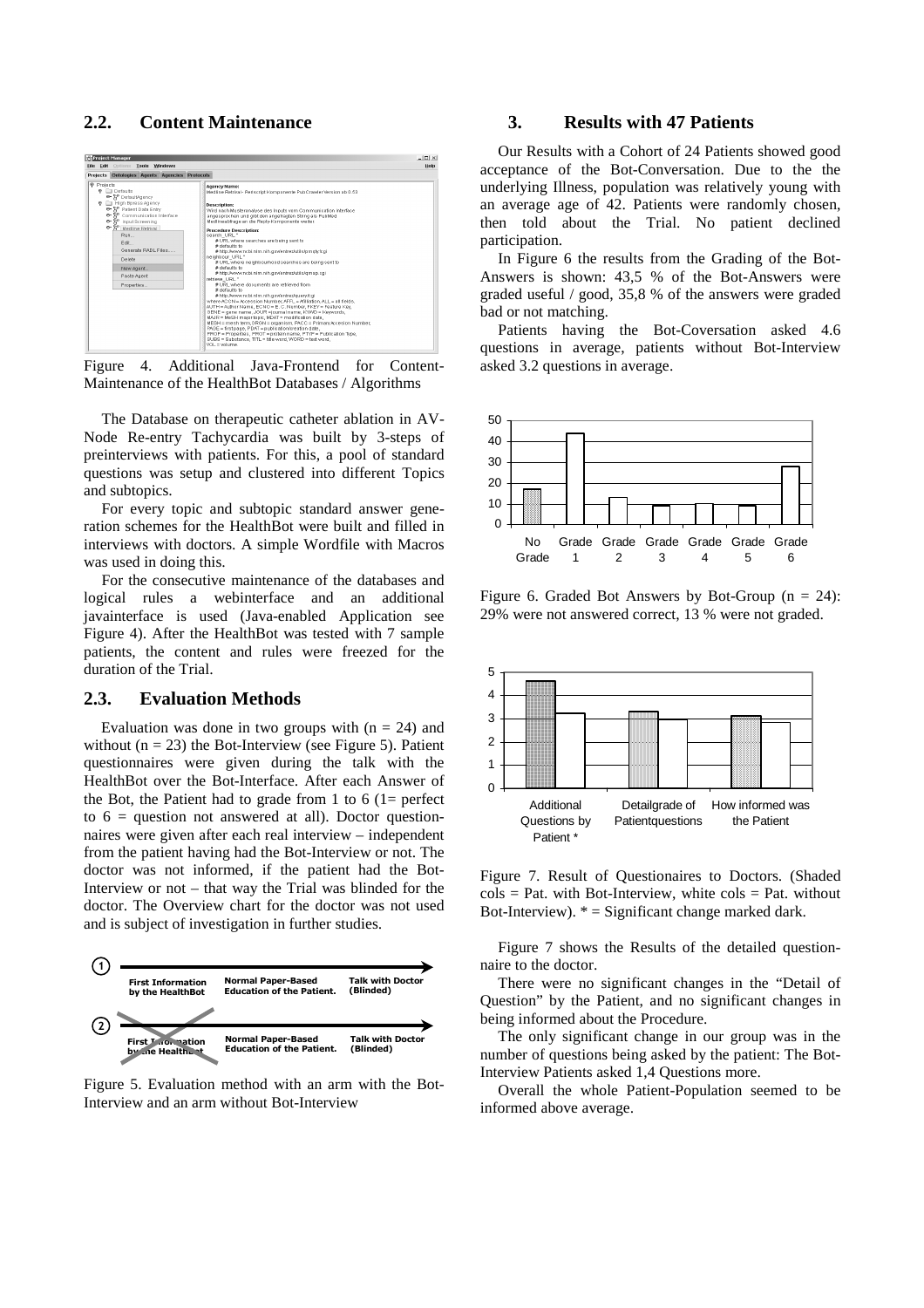# **4. Discussion**

# **4.1. General Project Approach**

Still Patients value most the information provided to them by their doctor [9] and in today's society individuals will have to take greater responsibility for their healthcare. So the general approach of the project of fitting medical information into the ongoing dialogue between doctor and patient seems very feasible. With a HealthBot this is done by an "agent" being able to interact in natural language and being "physically unlimited".

The Project may therefore be interpreted to serve the "modern" and future patient, which will actively demand more information from their doctors [10].

A study of 1276 Norwegian doctors indicated that this "informed patient" is becoming an integral part of their regular workday. Three out of four doctors had experience with patients bringing internet information to the consultation setting. Most of these doctors found this natural and unobtrusive [11]. This exchange of information is a crucial element in consolidating the therapeutic doctor-patient relationship. The described Agent technology can be applied to facilitating this stage as an extension of the doctor.

A further enhancement in the HealthBot may be the Avatar: Psychological studies have determined that individuals attribute anthropomorphic characteristics to the machines they interact with. This natural behavior can be leveraged by doctors when dispatching a HealthBot to a patient. Furthermore for future investigations the developed graphical overview Radarchart could be of help in fast tracking changes in symptoms and / or conversation topics. Investigations showed this form of doctor information being most efficient and good accepted [12]. The efficiency of the Radarcharts has to be subject of investigation in further Trials.

## **4.2. Interpretation of Results**

With this work a so called HealthBot was developed. The implementation makes it flexible for further topics and accessible via web-based technology in a server / client architecture. The webbased User frontend for Patients and Administrators is therefore capable of running on every webbrowser and/or Handheld Browser. This Architecture is ideal for diverse distribution channels in different diseasemengement settings. Patients and doctors can benefit from the ability to maintain a relationship while geographically remote.

An Evaluation in a blinded Trial with 47 patients showed, that for the limited topic of "therapeutic catheter ablation in AV-Node Re-entry Tachycardia" a good result in the quality of Bot-Answers can be achieved with the tools. The development clearly allows to (pre)set up a conversation using keyword pattern matching, matching synonyms and determining communication pathways and consecutal questions. The use of the AIML-Language facilitates this development.

A further investigation on the doctor-patient interviews following a Bot-Interview showed a significant change only in the number of questions being asked by the patient – no significant rise of the Patients in being "more informed" could be tracked.

This may result from the chosen population, which seemed overall well informed above average. A more detailed questionnaire to the doctor or a bigger cohort maybe necessary to see significant changes in this property. Also longitudinal Trials on a population of chronically ill seems to be a further feasible investigation, as with the current work only short-term effects were tested.

What could be obtained with this Trial was a clear result in the number of questions asked by Patients having had the Bot-Interview: Significantly more Questions were asked by that population.

Together with the result patients not being informed any worse, one may interpret that Patients get more interested in the topic itself and their Healthcare. This would show a clear effect of a tighter inclusion of the patient in the healing process.

# **4.3. Conclusion**

According to this work done and the recent work done by Elsner and Mazzi [5] [6] the functionality encapsulated by a HealthBot needs to include the following core functions:

A) The ability to discourse with the patient using natural language.

B) The ability to remind the patient to follow the treatment course prescribed by the doctor.

C) The ability to traverse keyword-based algorithms to check if special question-schemes have to be performed.

D) The ability to answer the patient's questions by retrieving high quality information from external databases.

E) The ability to notify and inform the doctor by different graphically oriented reporting mechanisms.

F) The ability to collect a (given) certain set of data and conversation topics independently.

All this is could be showed by the developed first prototype in Java / PHP described in this paper.

Furthermore the technology showed to integrate the patient in the Process of HealthCare, which can have high impact on this process: A review of 22 studies by Stewart et Al [16] indicated that positive effect of communication on actual patient health outcome such as pain, recovery from symptom, anxiety, functional status, and physiologic measures of blood pressure and blood glucose.

Future developments in healthcare technology should focus on improving this positive trend of patient integration. To this purpose, the HealthBot Technology